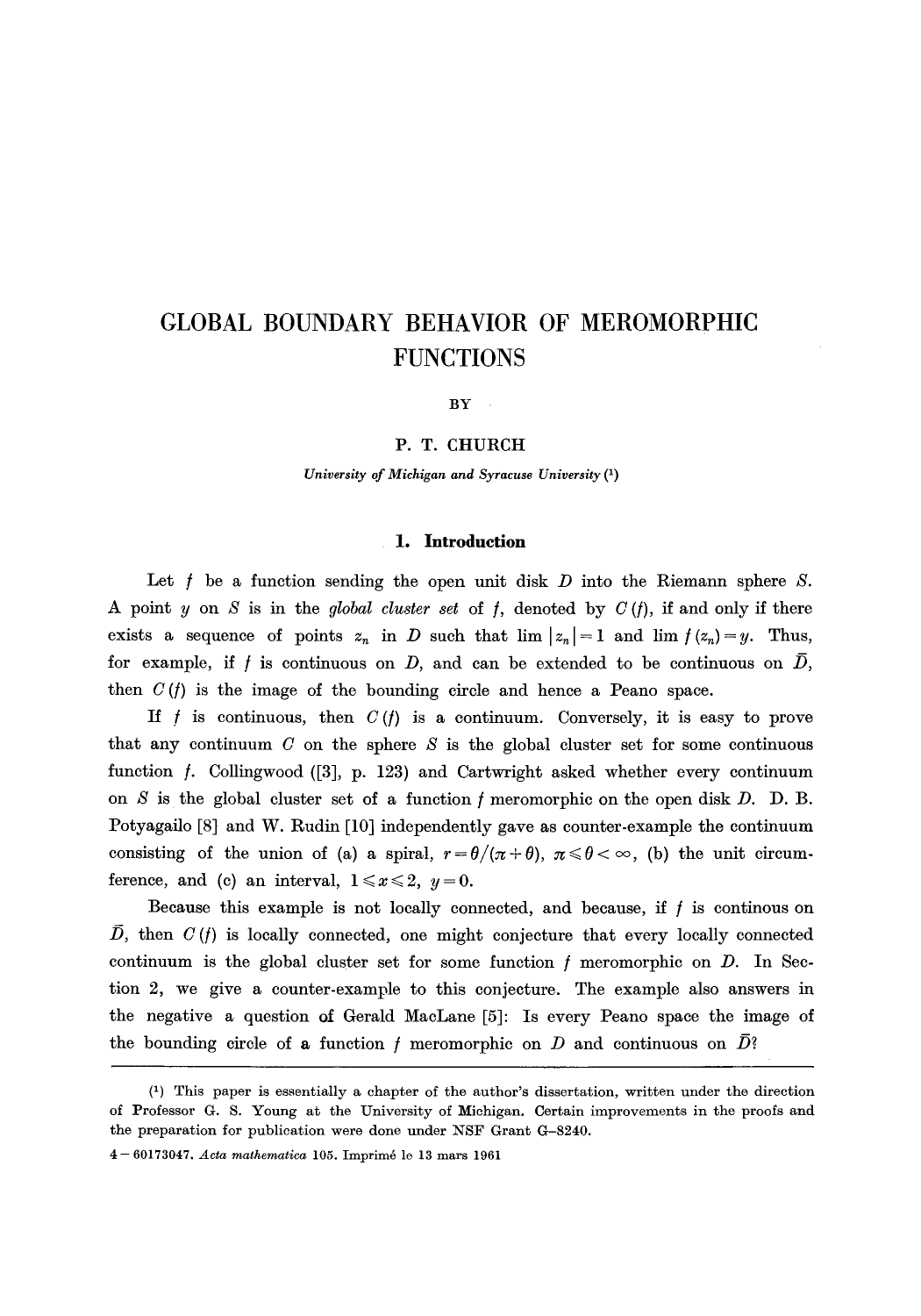#### 50 P.T. CHURCH

In Section 3 a topological sufficient condition for a continuum to be the global cluster set for a function  $f$  meromorphic on  $D$  is given. This condition is different from and simpler than a sufficient condition given by D. B. Potyagailo [8].

Other work relating to the boundary behavior of functions analytic or meromorphic on the open disk and continuous on the closed disk has been done by Salem and Zygmund [11], Piranian, Titus, and Young [7], Schaeffer [12] and Marston Morse [6]. Point cluster sets of meromorphic functions have been studied by Gross [4].

It is significant that the results in this paper are proved almost entirely by topological techniques. Throughout the sequel "map" means continuous function,  $S(x, \varepsilon)$ is the open disk about x of radius  $\varepsilon$ , S is the Riemann sphere, and D is the open unit disk.

#### **2. The Example**

THeOReM 2.1. *There exists a Peano space P which is not the global cluster set o/ any /unction / meromorphic on the open unit disk.* 

COROLLARY 2.2. *There exists a Peano space P which is not the image of the bounding circle /or any /unction / meromorphic on the open unit disk and continuous on the closed unit disk.* 

*Construction of the example.* The Peano space  $P_1$  is the union of  $\overline{D}$  and the following sets described using polar coordinates:

(1) the closed disks with centers  $(2-2^{-n}, m\pi/2)$  and radii  $2^{-n-3}$ , together with the line segments  $1 \le r \le 2$ ,  $\theta = m \pi/2$ , which join these disks to the unit disk (*n* a positive integer and m odd);

(2) the closed disks with centers  $(\frac{1}{4}(2-2^{-n}), \frac{1}{4}m\pi)$  and radii  $2^{-n-5}$ , together with the line segments  $1 \le r \le 1 + \frac{1}{4}$ ,  $\theta = \frac{1}{4} m \pi$ , which join these disks to the unit disk  $(n \text{ a positive integer and } m \text{ odd});$  at the kth stage, the closed disks with centers  $((2-2^{-n}) 4^{1-k}, m \pi 2^{-k})$  and radii  $2^{-n-2k-1}$ , together with the line segments  $1 \leq r \leq 1+4^{1-k}$ ,  $\theta = m \pi 2^{-k}$  (*n* a positive integer and *m* odd). This completes the definition of  $P_1$ .

Given any disk  $D' \doteq D$  of  $P_1$ , map the plane onto itself using the natural similarity transformation followed by a rigid motion that maps D onto *D',* sending the vertical line through  $D$  onto the ray from  $D$  that passes through  $D'$ . Hence, to each disk in  $P_1$  are added its own "satellites". The resulting set is called  $P_2$ .

Now, given any disk  $D'$  on  $P_2$  but not on  $P_1$ , add, in the manner above, satellites corresponding to those of *D* in  $P_2$ ; the result is  $P_3$ .

In general, given  $P_n$ , and any disk  $D'$  on  $P_n$  but not on  $P_{n-1}$ , add satellites corresponding to those of *D* in  $P_n$ , and call the result  $P_{n+1}$ .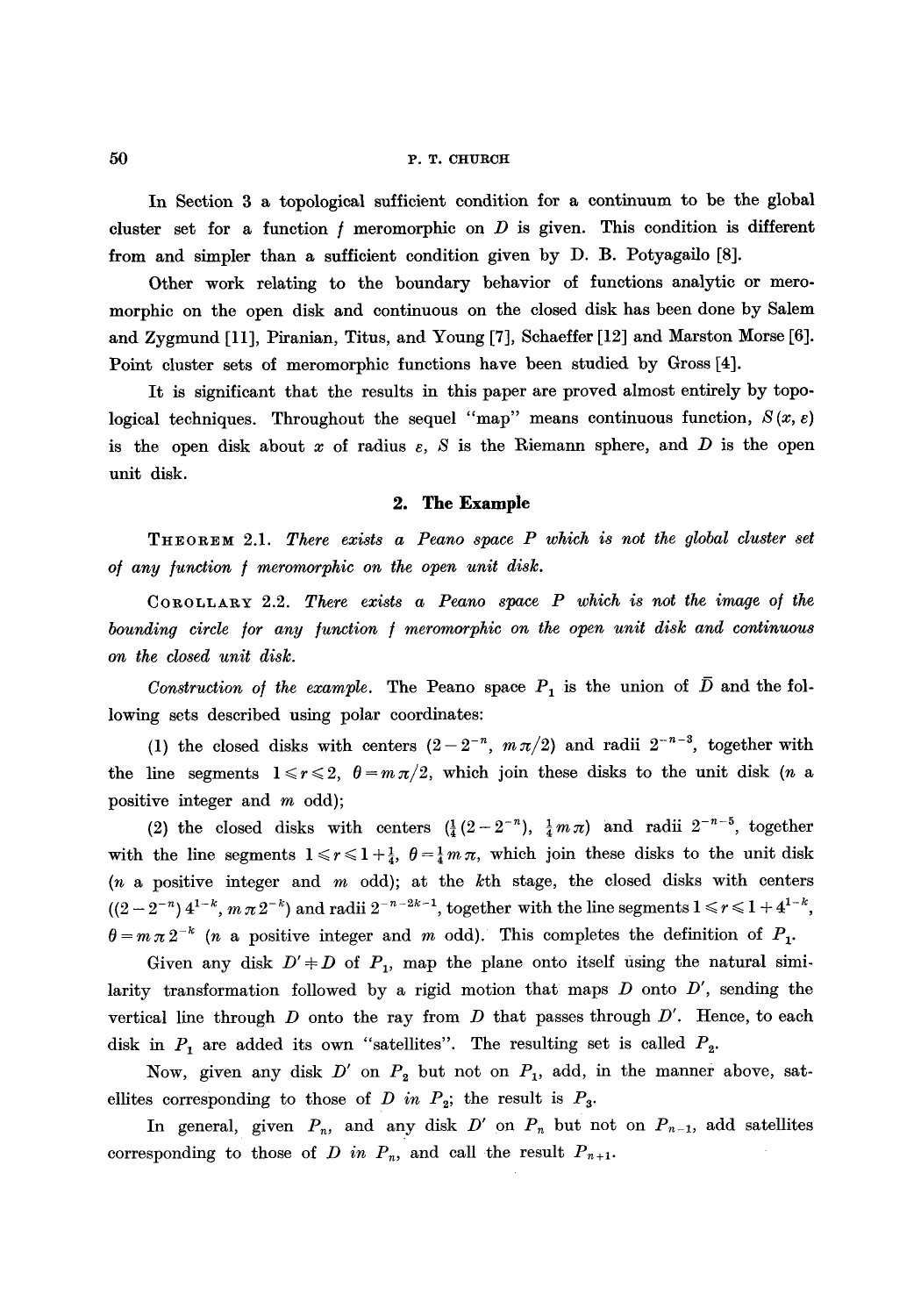

Let P be the closure of  $\bigcup_{n=1}^{\infty} P_n$  (see the figure). From its definition P is clearly closed, bounded, and arcwise connected. To prove that  $P$  is locally connected, it is sufficient to show ([15], p. 20) that, for every  $\varepsilon > 0$ , P is the union of a finite number of connected sets each of diameter less than  $\varepsilon$ .

DEFINITIONS. Let  $f$  be a map of a topological space  $A$  into a topological space B. If, whenever  $U$  is open in  $A$ ,  $f(U)$  is open in  $B$ , then  $f$  is *interior*. If for every y in  $f(A)$ ,  $f^{-1}(y)$  is totally disconnected, then f is *light*.

A non-constant meromorphic function is light interior. Conversely, Stoilow ([14], p. 121) proved: If f is a light interior map of a plane region into the sphere S, then  $f = gh$ , where h is a homeomorphism, and g is meromorphic.

*Proof of Theorem 2.1.* We will prove the stronger result that there is no light interior map  $f: D \rightarrow S$  having  $C(f) = P$ . The proof will use only the following properties (consequences of the Stoilow Theorem) of the maps:

- (1) The set of points at which  $f$  is not one-to-one has no limit point in  $D$ .
- (2) For each point q in the range of f, the set  $f^{-1}(q)$  has no limit point in D.

Suppose there is such a light interior map  $f$ . We will show that this assumption leads to a contradiction. Since the range of f is open, it must meet  $S-P$ . But, since no point of  $S-P$  is in  $C(f)$ , the range of f includes  $S-P$ . Let C be the set of points in D at which f is not one-to-one. Let B be  $(S-P)-f(C)$ , and let E be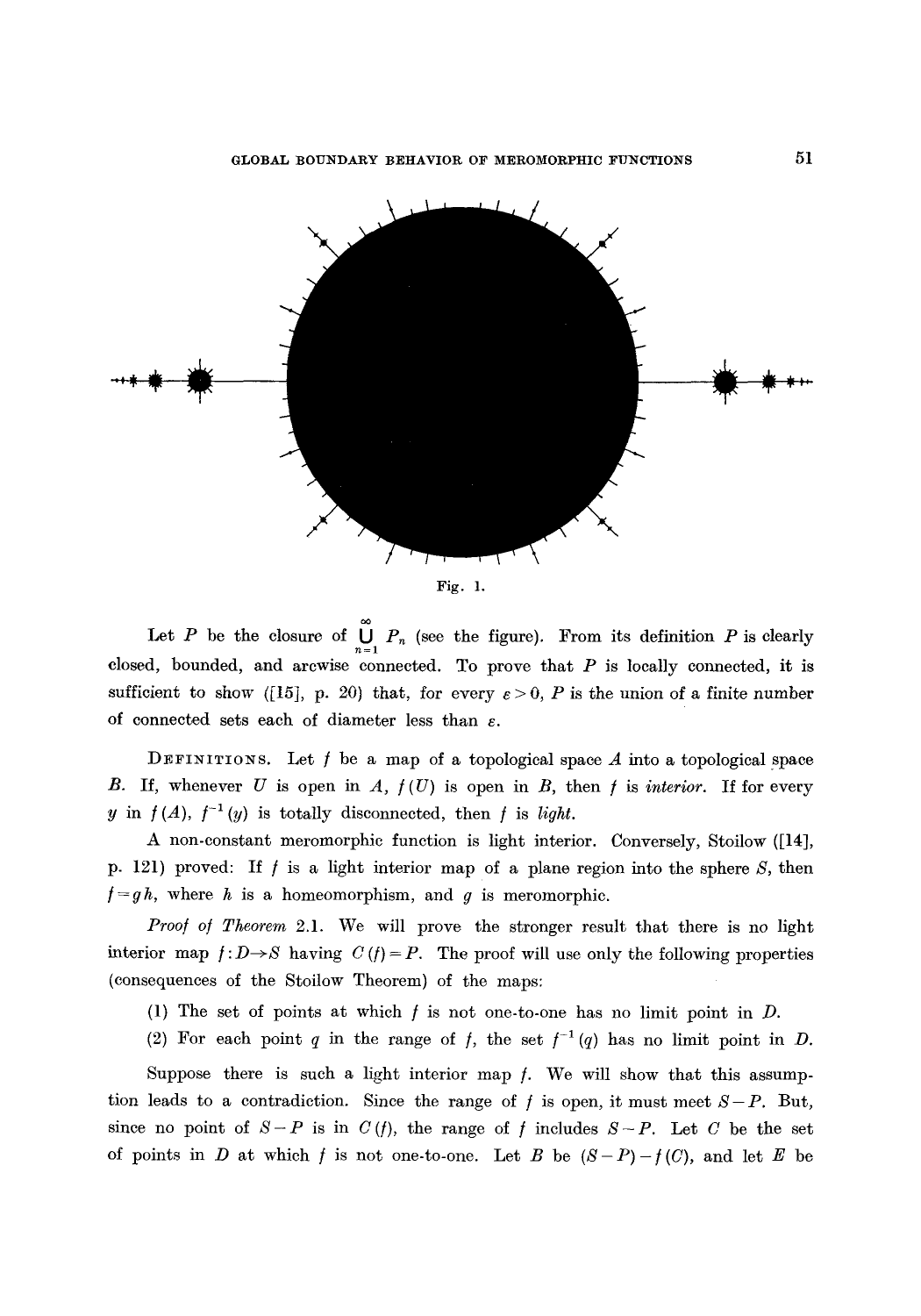$f^{-1}(B)$ . Observe that, in any set at positive distance from P, the points of  $f(C)$  are isolated.

Each  $q$  in  $B$  has only a finite number of inverse image points (otherwise, from property (2), q would be in  $C(f)$ . Let  $q_1, q_2, \cdots, q_n$  be the points of  $f^{-1}(q)$ , and let N be a neighborhood of q in B at positive distance from P. Choose mutually disjoint neighborhoods  $N_i$  about  $q_i$  such that  $N_i \subset f^{-1}(N)$  and the restriction of f to  $N_i$ is one-to-one  $(i = 1, 2, ..., n)$ . Then  $\bigcap_{i=1}^{n} f(N_i)$  is open, and its complete inverse image consists of n neighborhoods (of  $q_1, q_2, \ldots, q_n$ ), each of which is mapped homeomorphically onto it. Thus  $E$  is a covering space of the base space  $B$ , with projection map f, and n,  $1 \le n < \infty$ , the number of points in  $f^{-1}(q)$ , is independent of the choice of q in  $B$  ([13], p. 67).

For every  $\varepsilon$ ,  $0 < \varepsilon < 1$ , let  $A_{\varepsilon}$  be the open annular region of points in D at distance less than  $\varepsilon$  from the boundary of D. Since the largest (open) disk of P, call it  $D_1$ , is in  $C(f)$ , the range of f must meet  $D_1$ . Therefore, there is an open set  $U_1$ and an  $\varepsilon_1>0$  such that  $U_1$  does not meet  $A_{\varepsilon_1}$ , and  $f(U_1)$  meets both  $D_1$  and  $S-P$ (and therefore  $B$ ).

There is some  $m \pi 2^{-k}$  such that the spike at  $(1, m \pi 2^{-k})$ , which has length  $4^{1-k}$ , with all its attached disks lies entirely within  $f(U_1)$ . Let  $D_2$  be the largest (open) disk on this spike. Since  $D_2 \subset C(f)$ ,  $f(A_{\varepsilon_1})$  meets  $D_2$ , and there is an open set  $U_2 \subset A_{\varepsilon_1}$ and an  $\varepsilon_2>0$ , such that  $A_{\varepsilon_1} \cap U_2=0$ ,  $f(U_2)\subset f(U_1)$ , and  $f(U_2)$  meets both  $D_2$  and  $S-P$  (and therefore B). Since  $U_1$  and  $U_2$  are disjoint,  $n\geq 2$ .

In general, let open sets  $U_i$  and an  $\varepsilon_k > 0$  be given such that the  $U_i$  are mutually disjoint,  $f(U_i) \subset f(U_{i-1})$   $(i=1, 2, ..., k)$ ,  $\bigcup_{i=1}^{k} U_i$  does not meet  $A_{\varepsilon_k}$ , and  $f(U_k)$ meets both P and B. There is some disk  $D_{k+1}$  of P contained in  $f(U_k)$ . Since  $D_{k+1} \subset C(f)$ , there is a neighborhood  $U_{k+1} \subset A_{\epsilon_k}$  and an  $\epsilon_{k+1} > 0$ , such that  $A_{\epsilon_{k+1}} \cap U_{k+1} = 0$ ,  $f(U_{k+1})\subset f(U_k)$ , and  $f(U_{k+1})$  meets both  $D_{k+1}$  and B. Since the  $U_i$  are pairwise disjoint, and  $f(U_{i+1}) \subset f(U_i)$ ,  $(i=1, 2, ..., k)$ , we have  $n \geq k+1$ . Thus n is infinite, and  $B \subset C(f)$ , contradicting our assumption.

*Remark.* Let P' be the Peano space obtained from P by replacing each closed disk by its bounding circle, together with one of its diameters. The previous proof also shows that *P'* is a counter-example. We mention both of them so as to rule out conjectures that might otherwise be made. Observe that  $S-P$  is simply connected, and that  $P'$  is one-dimensional.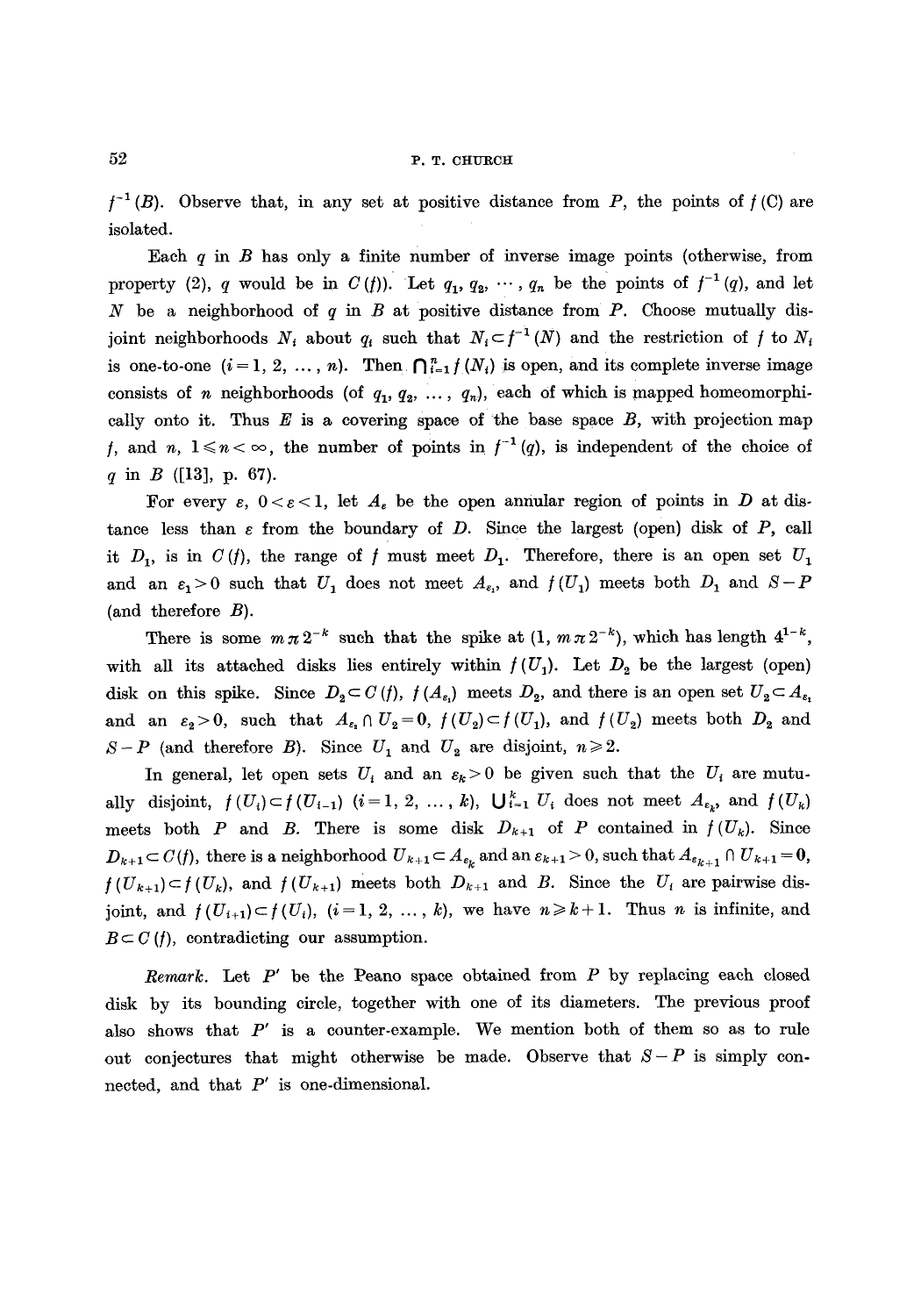*Remark.* Consider the following theorem of Rudin [9]. Suppose

- (a)  $E$  is a closed subset of the boundary of  $D$ ,  $E$  having Lebesgue measure zero;
- (b)  $\phi$  is a continuous function on E;
- (c) T is a two-cell such that  $\phi(E) \subset T$ .

Then there exists a function f analytic on D and continuous on  $\bar{D}$  such that

- (i)  $f(z) = \phi(z)$  for all z in E;
- (ii)  $f(\overline{D}) \subset T$ .

Let  $E$  be a Cantor set (of zero measure) on bdy  $(D)$ ; there is a continuous map  $\phi$  of E onto P ([15], p. 35). Let  $T_n$  be a sequence of simply connected regions containing P such that  $T_{n+1} \subset T_n$  and  $\bigcap_{n=1}^{\infty} T_n = P$ , and let  $f_n$  be the functions given by the Rudin theorem. Our result implies that, if the (pointwise) limit function  $f$ exists, then it is not analytic. On the other hand,  $P$  is the intersection of the Peano spaces  $T_n$  (e.g., topological disks), each of which *is* the image of the bounding circle under a map f analytic on D and continuous on  $\overline{D}$ .

#### **3. The Sufficient Condition**

DEFINITION. A non-empty continuum C on the sphere S has *Property P* if there is a sequence (possibly finite) of simply connected regions  $\{U_n\}$   $(n=0, 1, 2, ...)$ such that:

- (1) C is the closure of  $\bigcup$  bdy  $(U_n);$
- (2) for every positive integer n, there is an integer  $m < n$  such that bdy  $(U_n) \cap \text{bdy}(U_m)$ contains a point  $p_n$  accessible from  $U_n \cap U_m$ ;
- (3) if the sequence  $U_n$  is infinite, the limit superior of  $\{U_n\}$  is contained in C.

THEOREM 3.1. *I/ a continuum C on S has Property P, then C is the global cluster*  set of a function f meromorphic on D. Moreover, the range of f is  $\bigcup U_n$ .

Let  $d(U_n)$  denote the diameter of the largest circular open set in  $U_n$ . (Intuitively,  $d(U_n)$  is the width of  $U_n$ .) If  $d(U_n) \rightarrow 0$ , then (3) is satisfied. In particular, if the measure of  $U_n$  converges to zero, then  $(3)$  is satisfied.

Property P is reasonably natural since *any* continuum C on S can be represented as the closure of  $\bigcup$  bdy  $(U_n)$ , where each  $U_n$  is a simply connected region. That is,  $S-C$  has a finite, or countably infinite, number of components,  ${V_n}$ , each  $V_n$  simply connected. The boundary of each  $V_n$  is contained in C, and  $C-\text{CI}$  [U bdy  $(V_n)$ ] is open in S (Cl [X] denotes the closure of X). If  $C-C1$  [U bdy  $(V_n)$ ]  $\neq 0$ , then there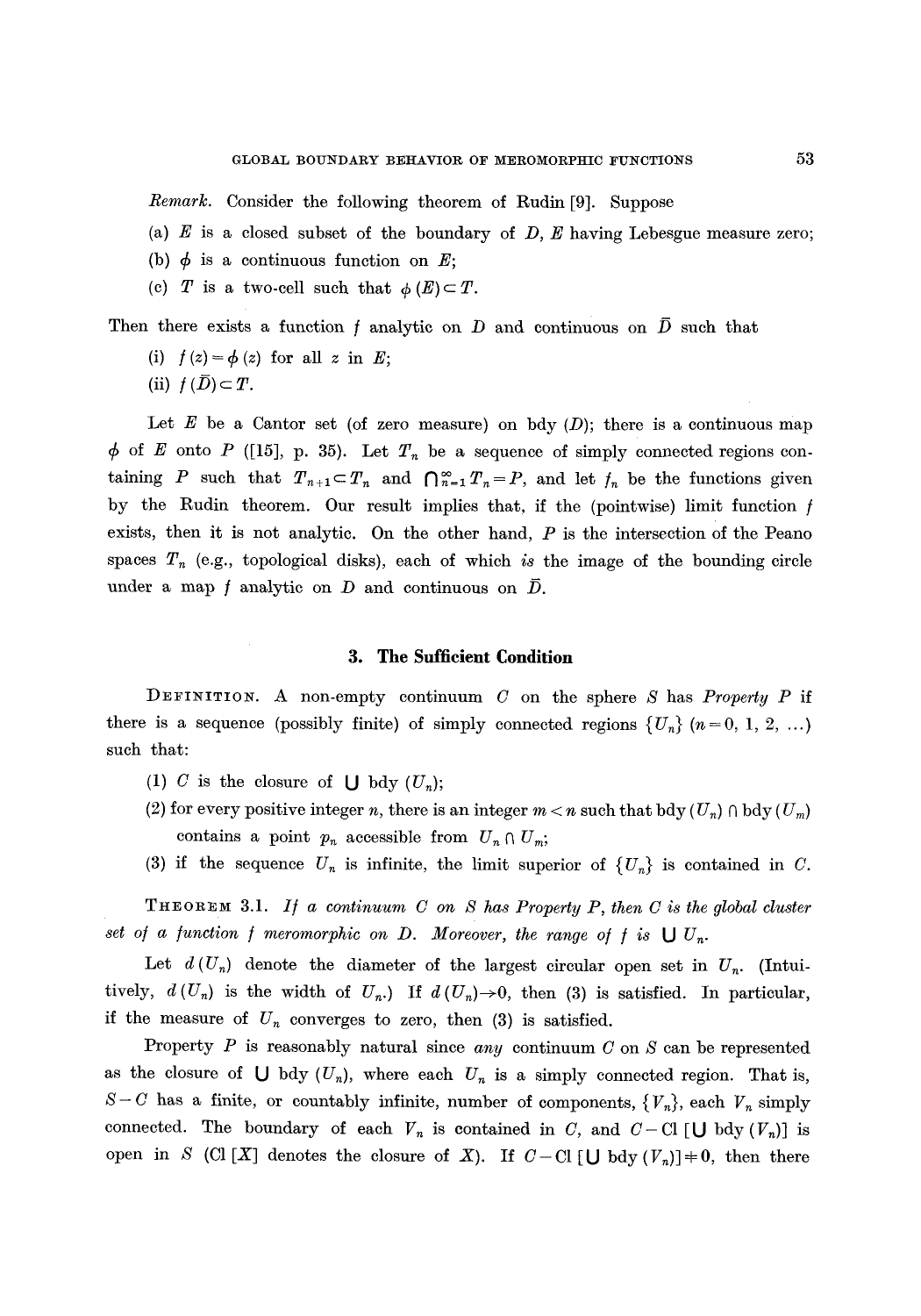is a countably infinity set of open disks,  $\{D_n\}$ , such that each  $D_n$  is contained in  $C-\mathrm{Cl}$  [U bdy  $(V_n)$ ], and

$$
C-\mathrm{Cl} [U \text{ bdy } (V_n)] \subset \mathrm{Cl} [U \text{ bdy } (D_n)] \subset C.
$$

Condition (2) is necessary to eliminate the Rudin example [10] from our class, and (3) to eliminate the author's example of Section 2.

If R is any region, then  $\bar{R}$  is a continuum with Property P. Any dendrite has Property P. If C has Property P, and  $h$  is a homeomorphism of S onto itself, then  $h(C)$  has Property P.

On the other hand, from the author's example of Section 2, not every Peano space, boundary curve, or unicoherent continuum possesses Property  $P$  (for definitions, see [15]).

DEFINITION. Two simply connected regions U and V on the sphere S are said to *meet properly* at p on bdy(U)  $\cap$  bdy(V) if p is accessible by an arc in  $U \cap V$ .

LEMMA 3.2. *Let U and V be simply connected regions on the sphere S such that*  bdy (U) *and* bdy (V) *each contain more than one point,* 

bdy (U)  $\cap$  bdy (V)  $\neq$  0,  $U \cap V \neq 0$ ,  $U \notin V$ , and  $V \notin U$ .

Let  $p_i$   $(i = 1, 2, ..., n)$  be any finite set of points (of S). Then any component W *of*  $U \cap V$  is a simply connected region such that U meets W properly at a point  $q + p_i$  $(i = 1, 2, \ldots, n)$ , *W* meets *V* properly, and bdy  $(W)$  contains more than one point.

*Proof.* There exist points r in  $U \cap V$  and s in  $V-U$ ,  $r+p_i$ ,  $s+p_i$   $(i=1, 2, ..., n);$ hence, there is an infinite family of arcs in  $V$ , disjoint except that each has  $r$  and s as endpoints. Let  $\gamma$  be one of these arcs which does not meet any point  $p_i$  $(i=1, 2, \ldots, n)$ , and let W be the component of  $U \cap V$  which contains r. Then  $\gamma$ has a subarc beginning at r which lies entirely in W except for its endpoint q on bdy  $(U) \cap$  bdy  $(W)$ . Thus U meets W properly at q, Similarly, W meets V properly.

DEFInITIOn. A continuum C on the sphere S has *Property P'* if

- (1) it has property P;
- (2) there exists some function  $\phi$  mapping the positive integers into the nonnegative integers so that  $U_n$  meets  $U_{\phi(n)}$  properly at  $p_n$ ,  $\phi(n) < n$ ; and
- (3) if  $n+n'$ ,  $\phi(n) = \phi(n')$ , and  $p_n = p_n$ , then  $U_n \cap U_{n'} = 0$ .

LEMMA 3.3. *I/ a continuum C on S has Property P, then it has Property P'. Moreover, if the simply connected regions given by Property P are denoted by*  $U_n$ *, and those of Property P' by*  $V_n$ *, then*  $\bigcup U_n = \bigcup V_n$ .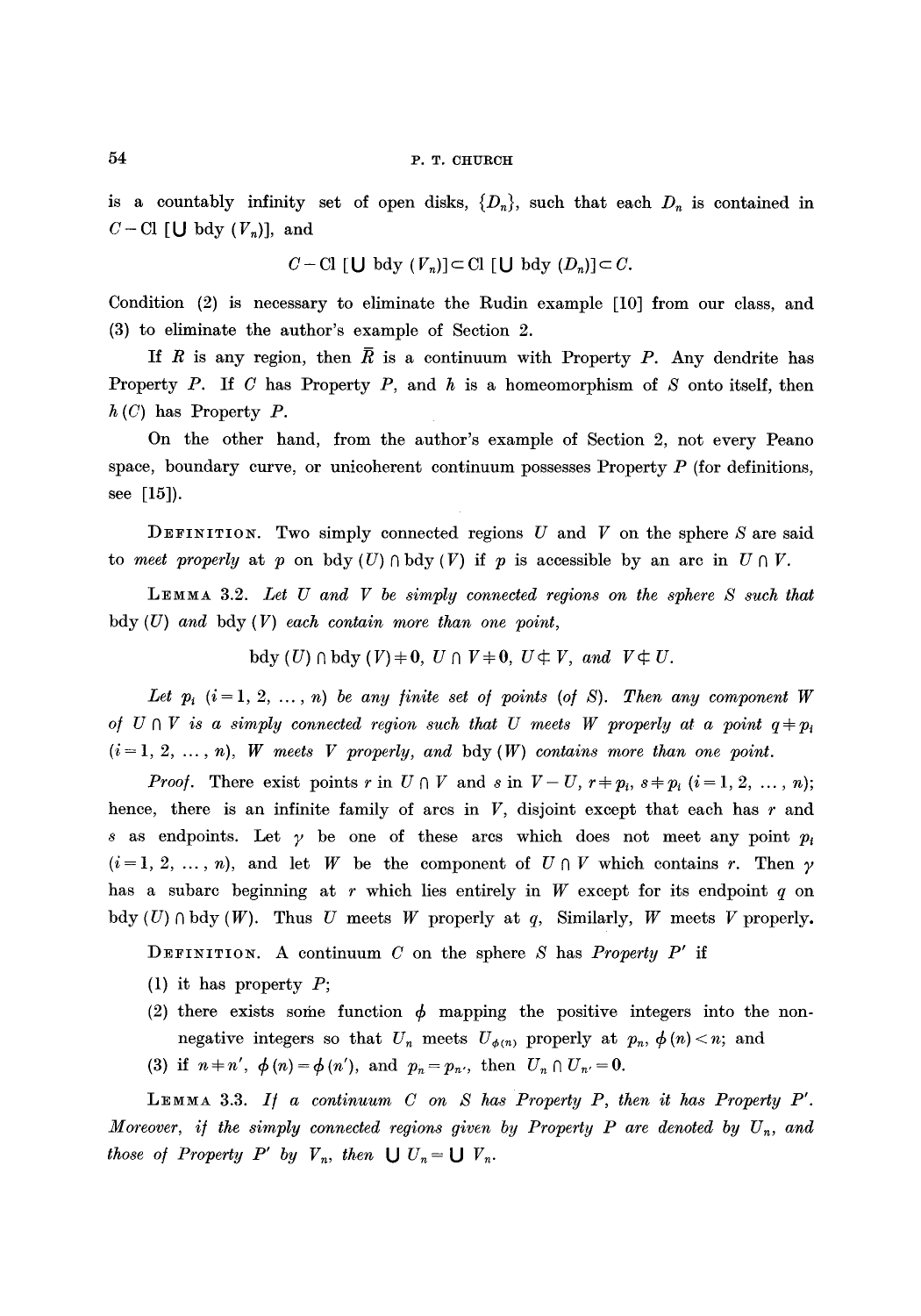We may assume that the sequence  $\{U_i\}$  has no repetitions. Let  $V_0$  be  $U_0$ .

Now suppose that we have defined  $V_0, V_1, \ldots, V_k$  to replace  $U_0, U_1, \ldots, U_{n-1}$ such that

- (1) For each  $i$   $(i = 0, 1, ..., n-1)$  there is an integer  $\varrho$  (i)  $(\varrho(i) = 0, 1, ..., k)$  such that  $V_{\rho(i)} = U_i$ .
- (2) If  $j$  ( $j=0, 1, \ldots, k$ ) is not in the range of  $\rho$ , then  $j+1$  is, and  $V_j \subset V_{j+1}$ .
- (3) bdy  $(V_i) \subset C$ .
- (4) There is a function  $\phi$  mapping the integers 1, 2, ..., k into the integers 0, 1, ...,  $k-1$ , so that  $\phi(j) < j$  and  $V_j$  meets  $V_{\phi(j)}$  properly at a point  $q_j$ .
- (5) Moreover, if  $\phi(r) = \phi(h)$  and  $q_j = q_h$ , then  $V_j \cap V_h = 0$ .

Let us call conditions (1)-(5) Property  $P_{n-1}$  of  $V_0$ ,  $V_1$ , ...,  $V_k$ . We will find at most two additional  $V_i$ 's so that the enlarged family has Property  $P_n$ .

There is an integer  $m < n$  such that  $U_n$  meets  $U_m = V_{\rho(m)}$  properly at a point  $p_n$ , by Property P. Let h  $(h=0, 1, ..., k)$  be maximal such that either  $V_h$  and  $U_n$  meet properly, or they satisfy the hypothesis of Lemma 3.2. If  $V_h$  and  $U_n$  meet properly (at y), let  $U_n$  be  $V_{k+1}$ , h be  $\phi$  (k+1), and y be  $q_{k+1}$ . Then the family  $V_0$ ,  $V_1$ , ...,  $V_{k+1}$ has Property  $P_n$  (condition (5) is satisfied because of the maximality of h).

If  $V_h$  and  $U_n$  do not meet properly, let the W given by Lemma 3.2 for  $q+q_i$  $(i=1, 2, \ldots, k)$  be  $V_{k+1}$ ,  $U_n$  be  $V_{k+2}$ ,  $k+1$  be  $\phi(k+2)$  and h be  $\phi(k+1)$ . Then the set  $V_0$ ,  $V_1$ , ...,  $V_{k+2}$  has Property  $P_n$ .

The sequence  $\{V_i\}$  (finite or infinite as the sequence  $\{U_i\}$  is finite or infinite) thus constructed satisfies Property P'.

LEMMA 3.4. Let U and V be simply connected (proper) subregions of the sphere S. *Let 1~ be a simply connected region bounded by a Jordan curve,* bdy (F) *containing a point p of bdy*(U)  $\cap$  *bdy*(V),  $\overline{F}-\{p\}$  *in U*  $\cap$  V. Then there is a finite-to-one interior *map g o/ U onto U U V such that:* 

- (1) The map g is the identity on  $U-F$ .
- (2) (a) *If* bdy  $(V) = {p}$  *and*  $\Gamma$  *is any arc ending at p, then there exists*  $\varepsilon > 0$  *and an open set*  $F', \overline{F}' \subset F \cup \{p\}$ , *such that g maps F' homeomorphically onto*  $S(p, \varepsilon) - \Gamma$ . (b) *I/* bdy (V) *is not a single point, then given any y on* bdy V, *there exists*   $\varepsilon > 0$  and an open set **F'**,  $\overline{F}' \subset F \cup \{p\}$ , such that g maps **F'** homeomorphically *onto*  $V \cap S(y, \varepsilon)$ .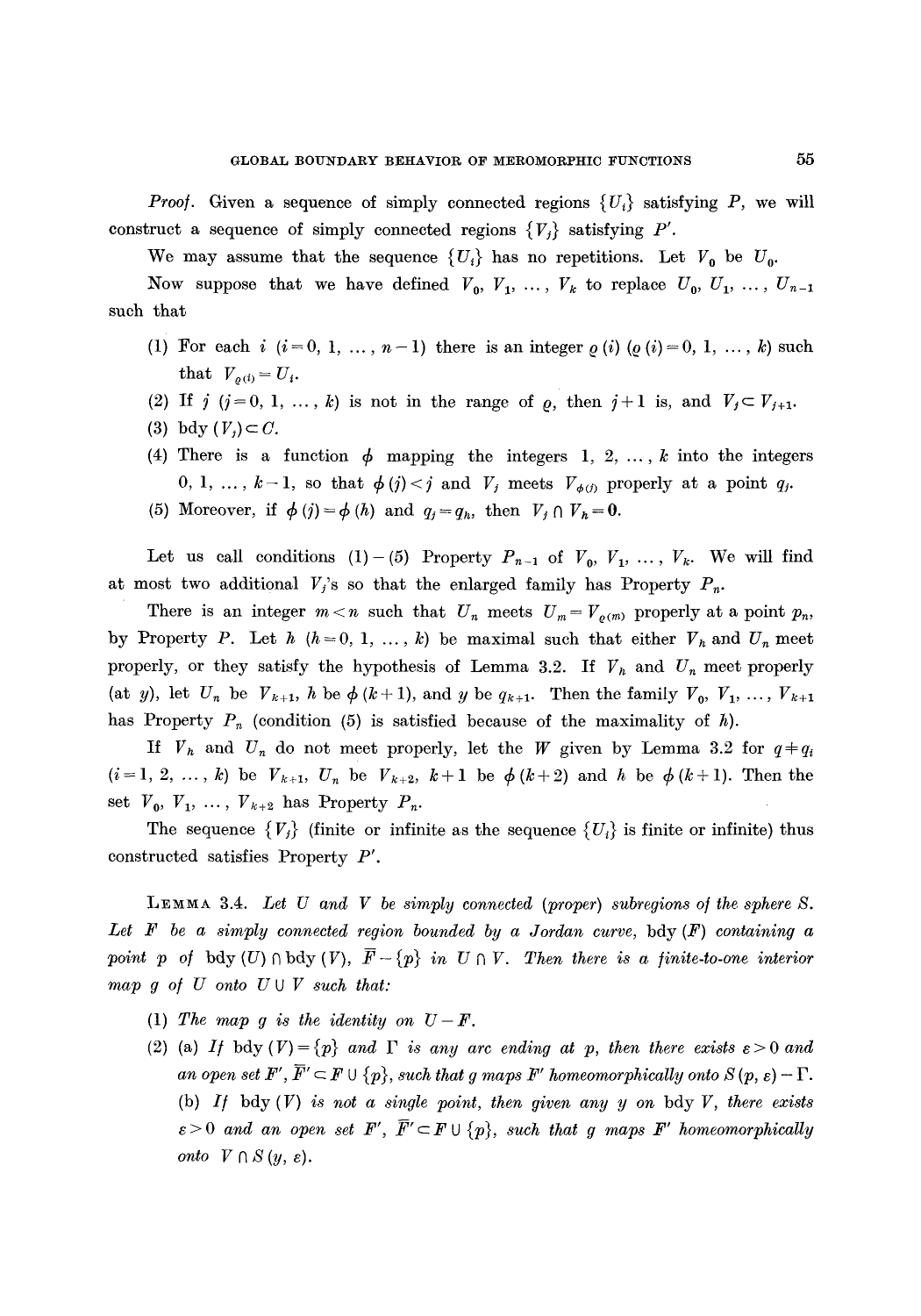## **56 P.T. CHURCH**

- (3) *If*  $\{x_k\}$  *is a sequence in F converging to p, and if g* $(x_k)$  *converges to y, then y is on* bdy (V).
- (4) If  $\{y_k\}$  is a sequence in V converging to a point y on bdy  $(V)$ , then there is *a* sequence  $\{x_k\}$  in **F** with  $g(x_k)=y_k$  and  $x_k$  converging to p. Moreover, any *such sequence*  $\{x_k\}$  *in F converges to p.*

*Proof.* Suppose that S, viewed as the extended plane, has been assigned polar coordinates. There is no loss of generality in assuming that  $F$  is the hemisphere  $0 < r < \infty$ ,  $0 < \theta < \pi$ , and  $p$  is infinity. Let g' be the finite-to-one interior map of U onto S which is the identity on  $U-F$  and on F sends  $(r, \theta)$  into  $(r, 5\theta)$ . If bdy  $(V)$ is a single point (i.e.,  $V = S - \{\infty\}$ ), let g be g'.

If bdy(V) is not a single point, let A and A' be the great circle arcs  $r \ge 0$ ,  $\theta = 0$  and  $\theta = \pi$ , respectively. Let R, R', and R'' be the open sectors  $0 < \theta < 2\pi/5$ ,  $2\pi/5 < \theta < 4\pi/5$ , and  $4\pi/5 < \theta < \pi$  in F, respectively. The map g' sends R and R' homeomorphically onto  $S-A$ , and  $R''$  homeomorphically onto F. We will construct an orientation-preserving homeomorphism h of  $S-\{\infty\}$  onto V such that h is the identity on  $A - \{\infty\}$ . Then g will be g' on  $U - (R \cup R')$  and  $hg'$  on  $\overline{R} \cup \overline{R}'$ .

Let  $a_1$  be the arc  $r=1$ ,  $0\le \theta < \frac{1}{2}\pi$ ,  $b_1$  the segment  $\theta=0$ ,  $-1\le r\le 1$ , and  $c_1$  the are  $r = 1$ ,  $\frac{1}{2}\pi \leq \theta \leq \pi$ . Let  $D_1$  denote the open upper half unit disk, and  $D_2$  the lower one. There is a homeomorphism r of  $\overline{D}_1$  onto the closed rectangle bounded by  $x=0$ ,  $x=-1$ ,  $y=0$ , and  $y=1$ , which maps  $b_1$  onto the x-axis between  $x=-1$  and  $x=0$ , and  $c_1$  onto  $x=-1$  between  $y=1$  and  $y=0$ . Let s be the map of this closed rectangle onto the closed triangle bounded by the  $x$ - and  $y$ -axes, and by the line  $x-y+1=0$ , given by  $s(x, y)=(x, y(1+x))$ . There is a homeomorphism t of this closed triangle onto  $\bar{D}_1$  which maps the x-axis between  $x = -1$  and  $x = 0$  onto  $b_1$ .

Let u be the homeomorphism of  $\bar{D}_1$  onto the quarter sphere  $r \geq 0$ ,  $\frac{1}{2}\pi \leq \theta \leq \pi$ , given by  $u(z) = (z-1)(z+1)^{-1}$ . Let  $S_1$  be the open hemisphere  $r > 0$ ,  $0 < \theta < \pi$ , and let  $S_2$  be  $r>0$ ,  $-\pi<\theta<0$ . Let v be the homeomorphism of the quarter sphere onto  $\bar{S}_1$  given by  $v(r, \theta)=(r, 2\theta-\pi)$ . Let  $w_1$  be the composition  $vutsr$  of these functions in order, and let  $w_2$  be the analogous map, defined by reflection, of  $\overline{D}_2$  onto  $\overline{S}_2$ . The map  $w_i$  (i = 1, 2) is a homeomorphism of  $D_i$  onto  $S_i$ , of  $a_i$  onto A and of  $b_i$  onto A', which maps  $c_i$  into  $\{\infty\}$ .

Now, some great circle through the origin and infinity meets bdy  $(V)$  in a point other than infinity, since bdy  $(V)$  contains more than one point. There is an arc  $A''$ on the great circle, *A''* beginning at the origin, ending at a point  $q \neq \infty$  of bdy  $(V)$ , and lying entirely in  $V$  except for  $q$ . Then  $A$  and  $A''$  meet only in the origin, and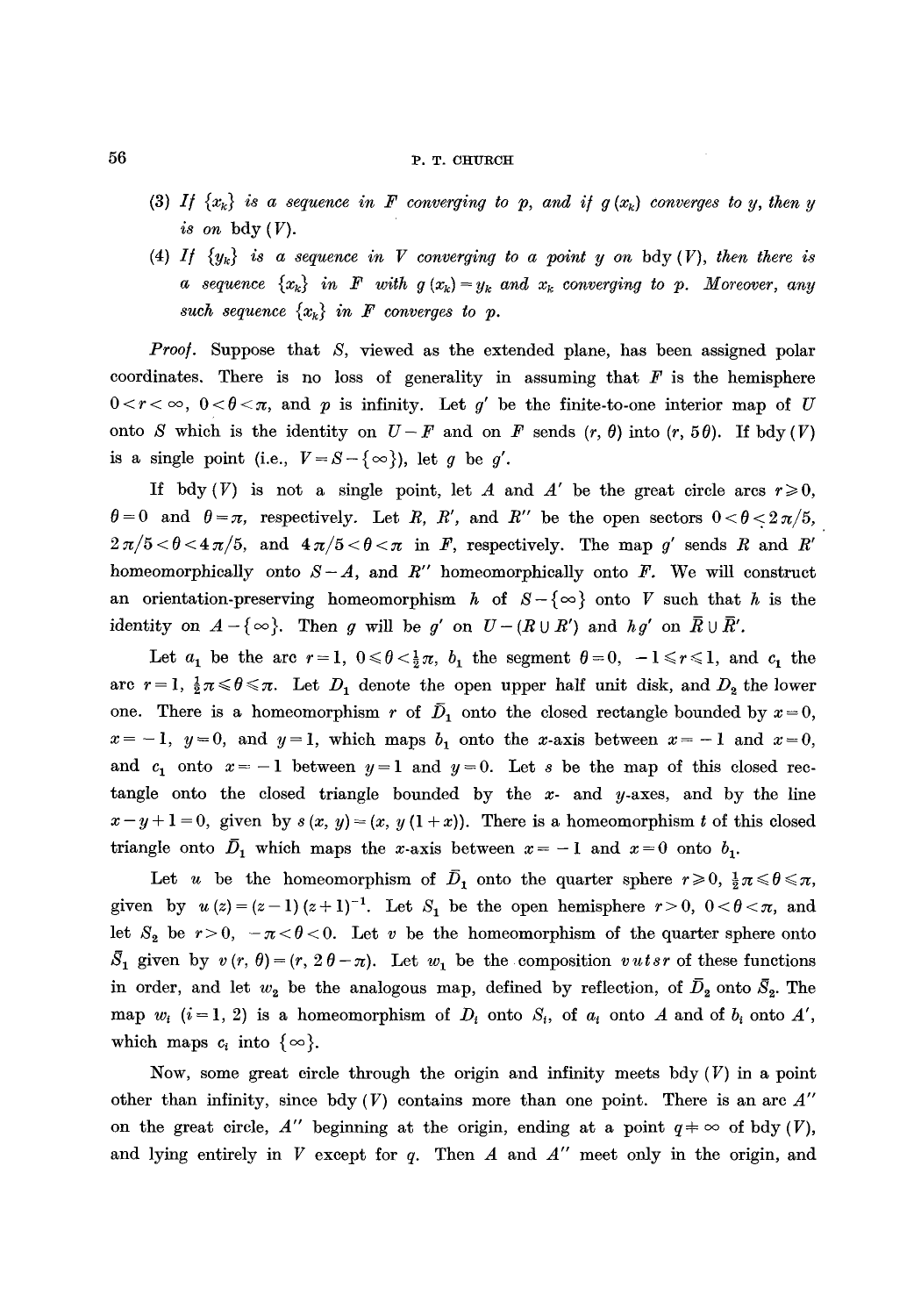$V-(A \cup A'')$  has two simply connected components. Let  $V_1$  be the component for which  $\theta > 0$  and  $r > 0$ , and let  $V_2$  be the other component. Let  $x_i$  (i=1, 2) be a conformal map of the open unit disk D onto  $V_i$ . Let  $a'_i$ ,  $b'_i$ , and  $c'_i$  be the arcs corresponding to  $A - \{\infty\}$ ,  $A'' - \{q\}$ , and bdy  $(V_i) \cap$  bdy  $(V)$ , respectively, under the Caratheodory [1] correspondence of prime ends. There is a homeomorphism  $y_i$  of  $\overline{D}_i$  onto  $\overline{D}$  mapping  $a_i$  onto  $a'_i$ ,  $b_i$  onto  $b'_i$ , and  $c_i$  onto  $c'_i$  so that  $y_i x_i w_i^{-1}$  (defined on  $\overline{S}_i - \{\infty\}$ ) is the identity on  $A-\{\infty\}$  and maps  $A'-\{\infty\}$  onto  $A''-\{q\}$  as a transformation of similitude. The homeomorphism h of  $S-\{\infty\}$  onto V is  $y_i x_i w_i^{-1}$  on  $\bar{S}_i-\{\infty\}$  $(i = 1, 2).$ 

The reader may verify that  $g$  is a finite-to-one interior map satisfying (1), (3), and (4). For (2), (in the case bdy  $(V)$  + { $\infty$ }) suppose first that y is not infinity. Choose  $\varepsilon > 0$  so that  $A \cap S (y, \varepsilon) = 0$ . Since  $g = h g'$  maps R homeomorphically onto  $V-A,$ 

$$
F'=g^{-1}(S(y, \varepsilon) \cap V) \cap R
$$

will suffice. Suppose that y is infinity. Then g' maps the open sector  $R^*$ ,  $\pi/5 < \theta < 3\pi/5$ in  $\bar{R} \cup \bar{R}'$ , homeomorphically onto  $S-A'$ . But h maps  $S-A'$  homeomorphically onto  $V-A''$ . Choose  $\varepsilon>0$  so that  $S(\infty, \varepsilon) \cap A''=0$ , and let

$$
F'=g^{-1}[S(\infty, \varepsilon) \cap V] \cap R^*.
$$

PROPOSITION 3.5. If a continuum C possesses Property P, then there is a light *interior map f of D into the sphere S such that C is the global cluster set*  $C(f)$ *. The range of f is*  $\bigcup U_n$ .

*Proof.* By Lemma 3.3, C thus has Property P'. Let  $\{U_j\}$ ,  $\{p_j\}$ , and  $\phi$  be the associated open sets, points, and function. For each  $j>1$ ,  $p_j$  on bdy  $(U_j) \cap$  bdy  $(U_{\phi(j)})$ is accessible by an arc in  $U_j \cap U_{\phi(j)}$ ; let  $\Gamma_j$  be one such arc. As before,  $A_{\epsilon}$  will denote the annular region  $1 - \varepsilon < |z| < 1$ .

Let  $f_0$  be a homeomorphism of D onto  $U_0$ . If the sequence consists of  $U_0$  alone, then  $f_0$  is f. Otherwise, about  $\Gamma_1$  we can form a simply connected region  $F_1$ , bdy  $(F_1)$ a Jordan curve containing  $p_1, \overline{F}_1 - \{p_1\}$  in  $U_0 \cap U_1$ . Let  $g_1$  be the finite-to-one interior map of  $U_0$  onto  $U_0 \cup U_1$  given by Lemma 3.4. Let  $f_0^{-1}(F_1) = E_1$ , and let  $f_1 = g_1 f_0$ .

In general, suppose that we have constructed a set of functions  $f_0, f_1, \ldots, f_{n-1}$ such that:

- (1) Each  $f_j$  is a finite-to-one interior map of D onto  $U_0 \cup U_1 \cup ... \cup U_j$ .
- (2) There exist open sets  $E_j$ ,  $E_j$  in  $A_{1/j}$  (except for  $E_0$  and  $E_1$ ), such that  $f_{j+1} = f_j$ on  $D-E_j$ ;  $E_0$  is  $D$ .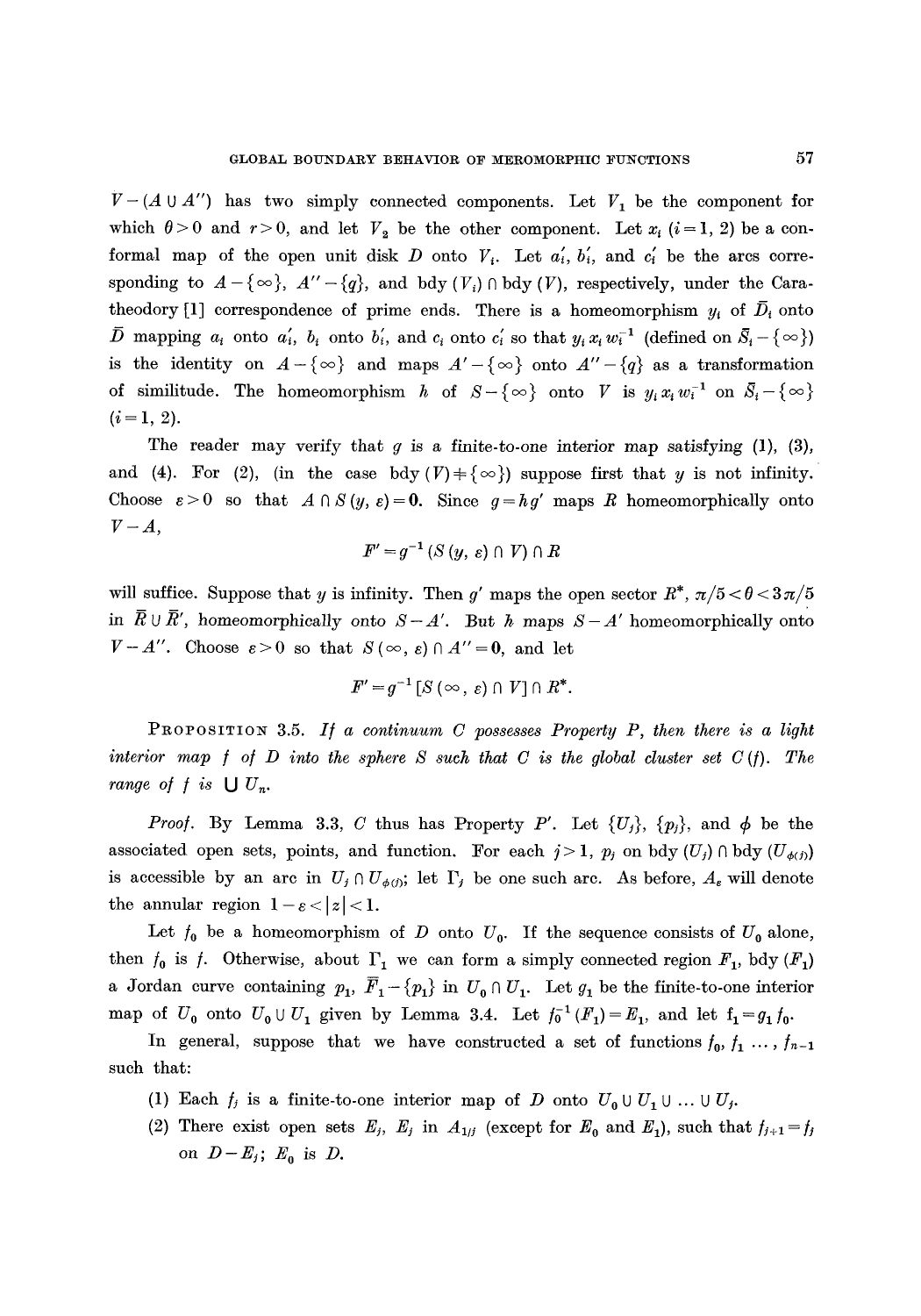# 58 P. T. CHURCH

- (3) The closure of  $E_j$  in D is contained in  $E_{\phi(j)}$ , and  $f_{\phi(j)}$  (and  $f_{j-1}$ ) maps  $E_j$  homeomorphically onto a simply connected region  $F_j$ , bdy  $(F_j)$  a Jordan curve containing  $p_j$ ,  $\overline{F}_j - \{p_j\}$  in  $U_j \cap U_{\phi(j)}$ .
- (4) If for some positive integer h,  $k = \phi^h$  (j), where  $\phi^h$  is the hth iteration of  $\phi$ , then  $\overline{E}_j \cap D \subset E_k$ ; otherwise,  $\overline{E}_j \cap \overline{E}_k \cap D = 0$ . If  $\phi(i) = \phi(m) = k$ , then  $\overline{F}_i \cap \overline{F}_m$ is 0 or  $\{p_i\}$ .
- (5) (a) If bdy  $(U_j) = \{p_j\}$  and  $\Gamma$  is any arc ending at  $p_j$ , then there exist  $\varepsilon > 0$ and an open set E,  $\overline{E} \cap D \subset E_j$ , such that  $f_j$  maps E homeomorphically onto  $S(p_j, \varepsilon)$ - F. (b) If bdy  $(U_j)$  is not a single point, then, given any point p on bdy  $(U_j)$ , there exists  $\varepsilon>0$  and an open set E,  $\overline{E} \cap D \subset E_j$ , such that  $f_j$ maps E homeomorphically onto  $U_j \cap S(p_j, \varepsilon)$ .
- (6) The function  $f_j$  maps  $E_j$  onto  $U_j$  so that if  $\{x_k\}$  is a sequence in  $E_j$ ,  $|x_k| \rightarrow 1$ , and  $f_i(x_k) \rightarrow y$ , then  $y \in bdy$  (U<sub>j</sub>). Conversely, if  $\{y_k\}$  is a sequence in U<sub>j</sub> converging to a point y on bdy  $(U_j)$ , then there exist  $x_k$  in  $E_j$  such that  $f_i(x_k) = y_k$ . Moreover, for any such  $x_k$ ,  $|x_k| \rightarrow 1$

Call properties (1)-(6) Property  $Q_{n-1}$  of  $f_0, f_1, \ldots, f_{n-1}$ . The function  $f_0$  possesses  $Q_0$ . We will prove that, if  $f_0, f_1, \ldots, f_{n-1}$  satisfy  $Q_{n-1}$ , then there exists  $f_n$  such that  $f_0, f_1, \ldots, f_n$  satisfy  $Q_n$ . (The function  $f_1$  was constructed separately for purposes of clarity, and we will not use the fact that  $f_0$ ,  $f_1$  satisfy  $Q_1$  in the succeeding argument).

The set  $\Gamma_n - \{p_n\}$  is contained in  $U_n \cap U_{\phi(n)}$ , and  $p_n$  is on bdy  $(U_n) \cap$  bdy  $(U_{\phi(n)})$ . There exists  $\delta > 0$  such that  $S(p_n, \delta) \cap U_{\phi(n)}$  is disjoint from each  $\overline{F}_m$  having  $m < n$ ,  $\phi(m) = \phi(n)$ , and  $p_m \neq p_n$ . By Property P', if  $m < n$ ,  $\phi(m) = \phi(n)$ , and  $p_m = p_n$ , then  $U_m \cap U_n = 0$ . Thus  $S(p_n, \delta) \cap U_{\phi(n)} \cap U_n$  is disjoint from each  $\overline{F}_m - \{p_m\}$  having  $m < n$ and  $\phi(m) = \phi(n)$ .

If bdy  $(U_{\phi(n)})$  is a single point  $\{p_n\}$ , let  $\Gamma$  be any arc ending at  $p_n$  such that  $\Gamma \cap \Gamma_n=0$ . There exists  $\varepsilon$  given by  $Q_{\phi(n)}$  (5 (a)), such that  $0 < \varepsilon \leq \delta$ , and

$$
S(p_n, \varepsilon) - \Gamma \subset f_{\phi(n)}(E \cap A_{1/n}),
$$

by  $Q_{\phi(n)}$  (6). The arc  $\Gamma_n$  has a subarc  $\Gamma'_n$  containing  $p_n$ ,  $\Gamma'_n$  in  $S(p_n, \varepsilon)$ . Thus, there is a simply connected region  $F_n$  such that bdy  $(F_n)$  is a Jordan curve containing  $p_n$ , and  $\overline{F}_n - \{p_n\}$  is in  $[U_n \cap S(p_n, \varepsilon)] - \Gamma$ .

If bdy  $(U_{\phi(n)})$  is not a single point, there exist  $\varepsilon$  and E given by  $Q_{\phi(n)}$  (5(b)), such that  $0 < \varepsilon \leq \delta$  and

$$
S(p_n, \varepsilon) \cap U_{\phi(n)} \subset f_{\phi(n)}(E \cap A_{1/n}),
$$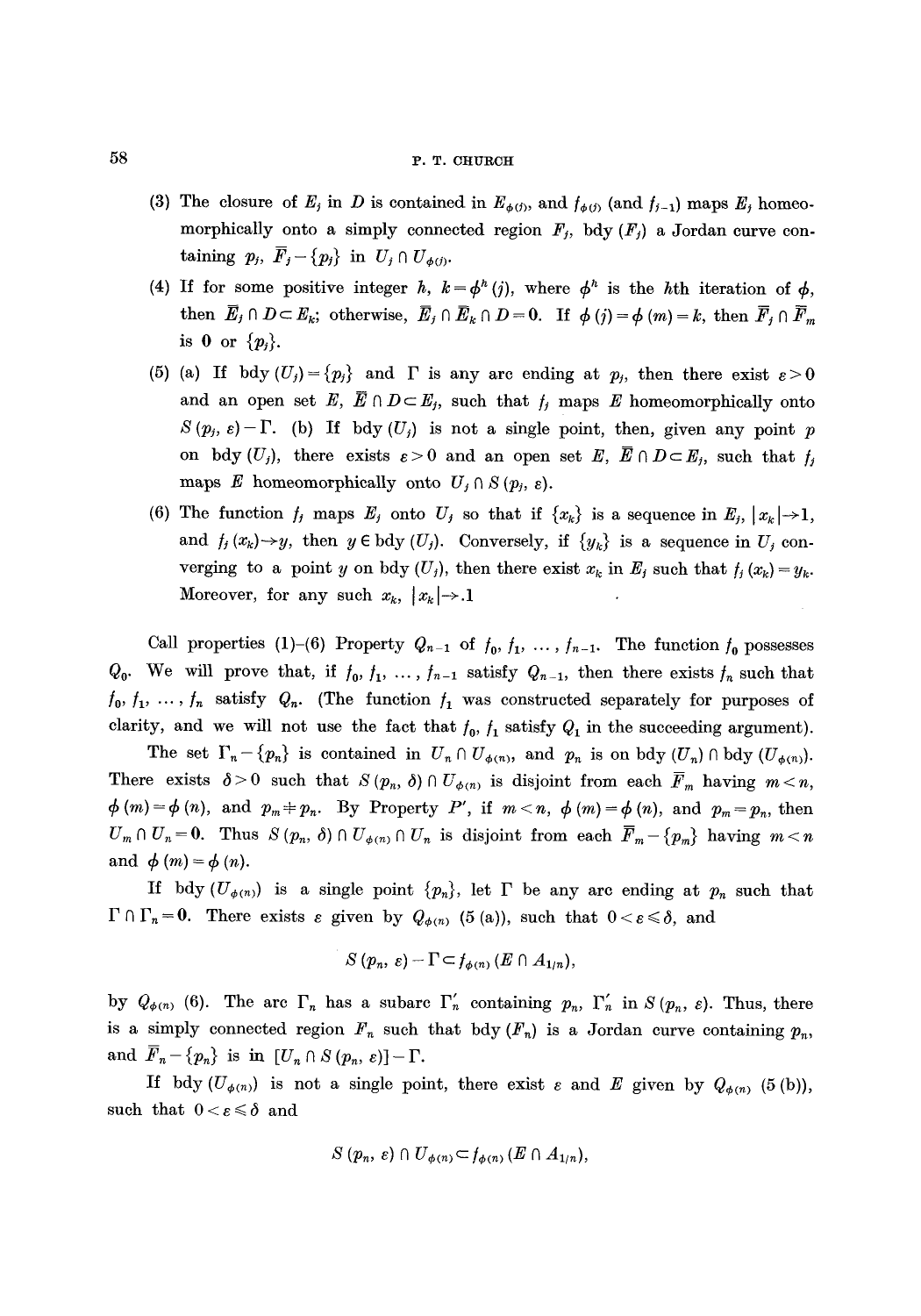by  $Q_{\phi(n)}$  (6). The arc  $\Gamma_n$  has a subarc  $\Gamma'_n$  in  $S(p_n, \varepsilon)$ . Thus, there is a simply connected region  $F_n$  such that bdy  $(F_n)$  is a Jordan curve containing  $p_n$ , and  $\overline{F}_n - \{p_n\}$ is in

$$
U_{\phi(n)}\cap U_n\cap S(p_n, \varepsilon).
$$

Let  $g_n$  be the finite-to-one interior map of  $U_{\phi(n)}$  onto  $U_{\phi(n)} \cup U_n$  given by Lemma 3.4. Let

$$
E_n = (f_{\phi(n)}^{-1}(F)) \cap E.
$$
  
Since  

$$
\overline{E}_n \cap D \subset E_{\phi(n)} - \bigcup_{j=\phi(n)+1}^{n-1} (\overline{E}_j \cap D),
$$

from the construction of  $E_n$  and from  $Q_{n-1}$  (4), we have  $f_{n-1}=f_{\phi(n)}$  on  $\overline{E}_n \cap D$ . Let  $f_n = g_n f_{n-1}$  on  $E_n$ ,  $f_n = f_{n-1}$  elsewhere. Then  $f_1, f_2, ..., f_n$  clearly satisfy  $Q_n$  ((2), (3), and (4)) by  $Q_{n-1}$  and the construction of  $f_n$ .

To prove that  $f_n$  is a finite-to-one interior map, observe that  $f_n$  is  $g_n f_{n-1}$  on E, and is  $f_{n-1}$  on  $D-\overline{E}_n$  ( $g_n$  is the identity on  $U_{\phi(n)}-F_n$ ). Since  $f_{n-1}$  and  $g_n$  are finite-to-one interior,  $f_n$  is finite-to-one interior on *E*, and on  $D-\overline{E}_n$ . But *E* and  $D-E_n$  are open sets whose union is D, so  $f_n$  is finite-to-one interior on D, giving  $Q_n$  (1).

Given p on bdy  $(U_n)$  (or, if bdy  $(U_n) = \{p_n\}$ , given an arc  $\Gamma$  ending at  $p_n$ ), let  $F' \subset F_n$  be the set (given by Lemma 3.3) on which  $g_n$  is a homeomorphism. The function  $f_{n-1}$  maps  $E_n$  homeomorphically onto  $F_n$ . Since  $f_n$  is  $g_n f_{n-1}$  on  $E_n$ , let E be

giving  $Q_n$  (5).

$$
f_{n-1}^{-1}\left( F^{\prime}\right) \cap E_{n},
$$

For (6), suppose that  $\{x_k\}$  is a sequence in  $E_n$ , with  $|x_k|\rightarrow 1$ , and  $f_n(x_k)\rightarrow y$ . Since  $E_n \subset E_{\phi(n)}$ ,  $f_{\phi(n)}(x_k)$  has all its limit points on bdy  $(U_{\phi(n)})$  by  $Q_{n-1}$  (6). But  $f_{\phi(n)}(E_n) = F_n$ , and  $\overline{F}_n \cap \text{bdy} (U_{\phi(n)})$  is the point  $p_n$ . Also  $f_{n-1} = f_{\phi(n)}$  on  $E_n$ . Thus,  $f_{n-1}(x_k) \to p_n$ . Now, applying Lemma 3.4, if  $g_n(f_{n-1}(x_k)) \to y$ , then y is on bdy  $(U_n)$ . Since  $f_n$  is  $g_n f_{n-1}$  on  $E_n$ , we have the desired result.

Conversely, suppose that  $\{y_k\}$  is a sequence in  $U_n$  converging to y on bdy  $(U_n)$ . From Lemma 3.4, there is a sequence  $\{w_k\}$  in  $F_n$  such that  $g(w_k)=y_k$  and  $w_k\rightarrow p_n$ . But  $F_n$  is contained in  $U_{\phi(n)}$ , and  $p_n$  is on bdy  $(U_{\phi(n)})$ . The function  $f_{\phi(n)}$  maps  $E_n$ homeomorphically onto  $F_n$ , so there exist  $x_k$  in  $E_n$  such that  $f_{\phi(n)}(x_k) = w_k$ . By  $Q_{\phi(n)}$ (6), since  $E_n \subset E_{\phi(n)}$ ,  $|w_k| \to 1$ . But  $f_{n-1} = f_{\phi(n)}$  on  $E_n$ , and  $f_n = g_n f_{n-1}$  there, so that  $f_n(w_k) \rightarrow y.$ 

Thus, there exists a sequence of functions  $\{f_n\}$ , corresponding with  $\{U_n\}$  such that, for each *n*,  $f_0, f_1, \ldots, f_n$  satisfy  $Q_n$ .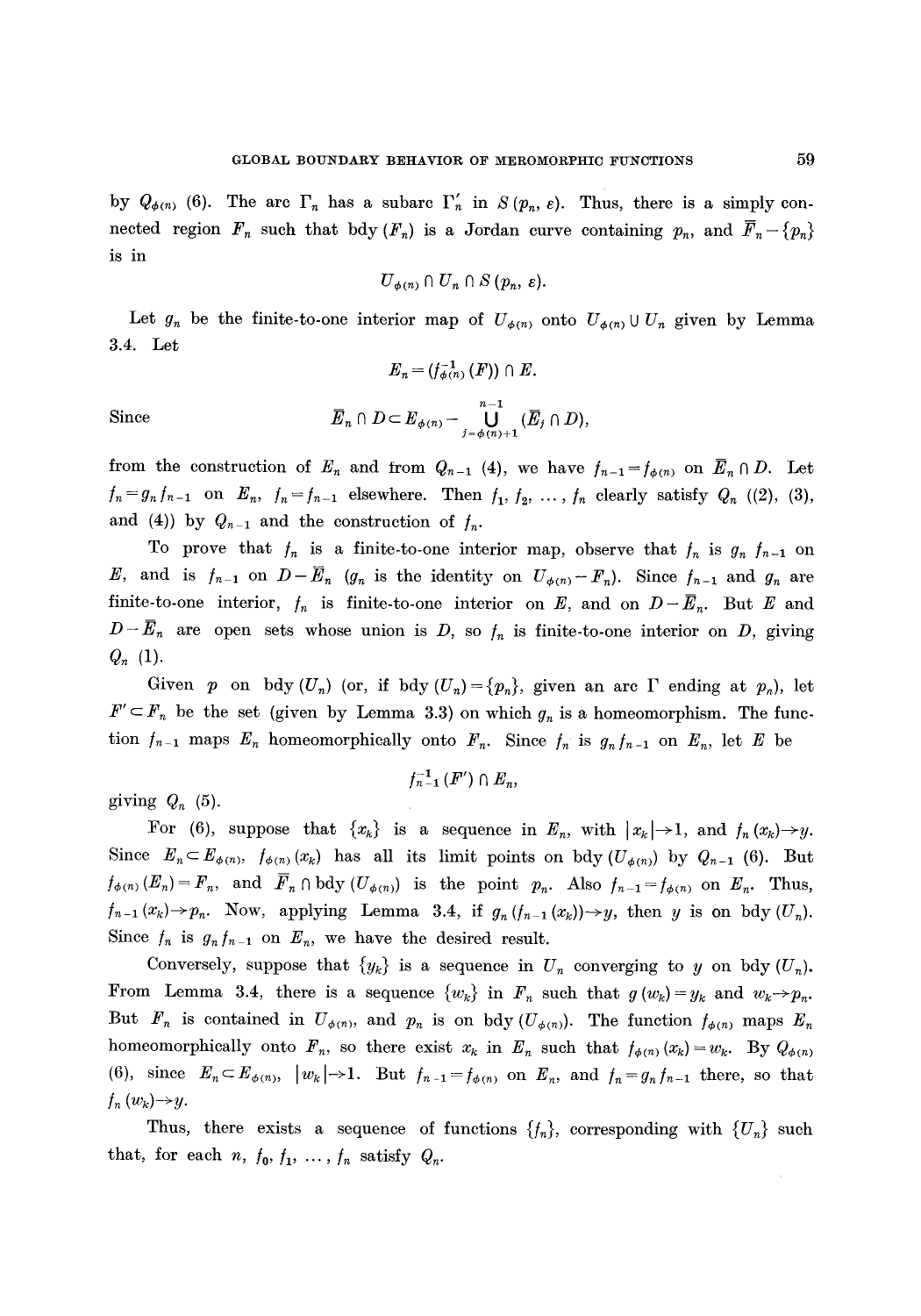If  $\{U_n\}$  is a finite sequence of  $m+1$  sets, then let  $f_m$  be f. The map f is light interior by  $Q_m(1)$ , and

$$
C(f) = \text{bdy}(U_0) \cup \text{bdy}(U_1) \cup \cdots \cup \text{bdy}(U_m) = C.
$$

Thus, we may assume that the sequence  $\{U_n\}$  is infinite. Let f be  $\lim_{n\to\infty} f_n$ . Given any z in D, choose a positive integer N so that z is in  $D-\bar{A}_{1/N}$ . Since  $E_n \subset A_{1/N}$ , for all  $n \ge N$ , by  $Q_n$  (2),  $f_N = f$  on some neighborhood V of z. Since  $f_N$  is interior on  $V$ , and since  $z$  is arbitrary,  $f$  is interior. Let  $y$  be in the range of  $f$ , and let  $z \in f^{-1}(y)$ . Choose N and V as before. Since  $f_N$  is finite-to-one,  $f^{-1}(y) \cap V$  is finite. Since z is arbitrary,  $f^{-1}(y)$  consists of isolated points; thus f is light.

To prove that  $C \subset C(f)$ , it is sufficient to prove that, given any y in bdy  $(U_n)$ , there is a sequence  $\{z_k\}$  in D,  $|z_k| \to 1$  such that  $f(z_k) \to y$ .

Let  $\{U_{n_i}\}\$  denote those  $U_m$ 's such that  $\phi(m)=n$ , and let  $F_{n_i}=f_n (E_{n_i})$ , as before. If  $S(y, 1/k)$  is disjoint from all the  $F_{n_i}$ , let  $y_k$  be any point of  $S(y, 1/k) \cap U_n$ . If  $S(y, 1/k)$  meets some  $F_{n_i}$ , and if  $p_{n_i} \neq y$ , then there exists p in  $S(y, 1/k) - F_{n_i}$  and q in  $S(y, 1/k) \cap F_{n}$ . There is some arc  $\gamma$  in  $S(y, 1/k)$  which joins p and q and is disjoint from  $p_{n_i}$ . Thus  $\gamma$  contains a point, call it  $y_k$ , of bdy  $(F_{n_i}) \cap U_n$ . If  $i \neq j$ , then  $\overline{F}_{n_4} \cap \overline{F}_{n_1}$  is 0 or the point  $p_{n_i}$ , by  $Q_k$  (4)  $(k=1, 2, ...)$ , so that  $y_k$  is not in any  $F_{n_i}$ . Lastly, if  $S(y, 1/k)$  meets some  $F_{n_i}$  with  $p_{n_i} = y$ , then the Jordan curve bdy  $(F_{n_i})$  meets  $S(y, 1/k)$  in a point  $y_k$  not  $p_{n_k}$ . Thus, again,  $y_k$  is in  $U_n$ , and not in any  $F_{n_k}$ .

Thus, each  $y_k$  is in

$$
f_n(E_n-\bigcup_{i=n+1}^{\infty}E_i),
$$

so there exists  $x_k$ ,  $|x_k| \to 1$ , with  $f_n(x_k)=y_k$ , by  $Q_n$  (6). But  $f=f_n$  on

$$
E_n-\bigcup_{i=n+1}^{\infty}E_i,
$$

so y is in  $C(f)$ . Hence,  $C \subset C(f)$ .

Let  $y$  be any point of

$$
C(f)-\bigcup_{n=0}^{\infty}\mathrm{bdy}\,(U_n).
$$

There is a sequence  $z_k$  in D,  $|z_k| \to 1$ , such that  $f(z_k) \to y$ . Since f agrees with  $f_n$  on

$$
E_n-\bigcup_{i=n+1}^\infty E_i
$$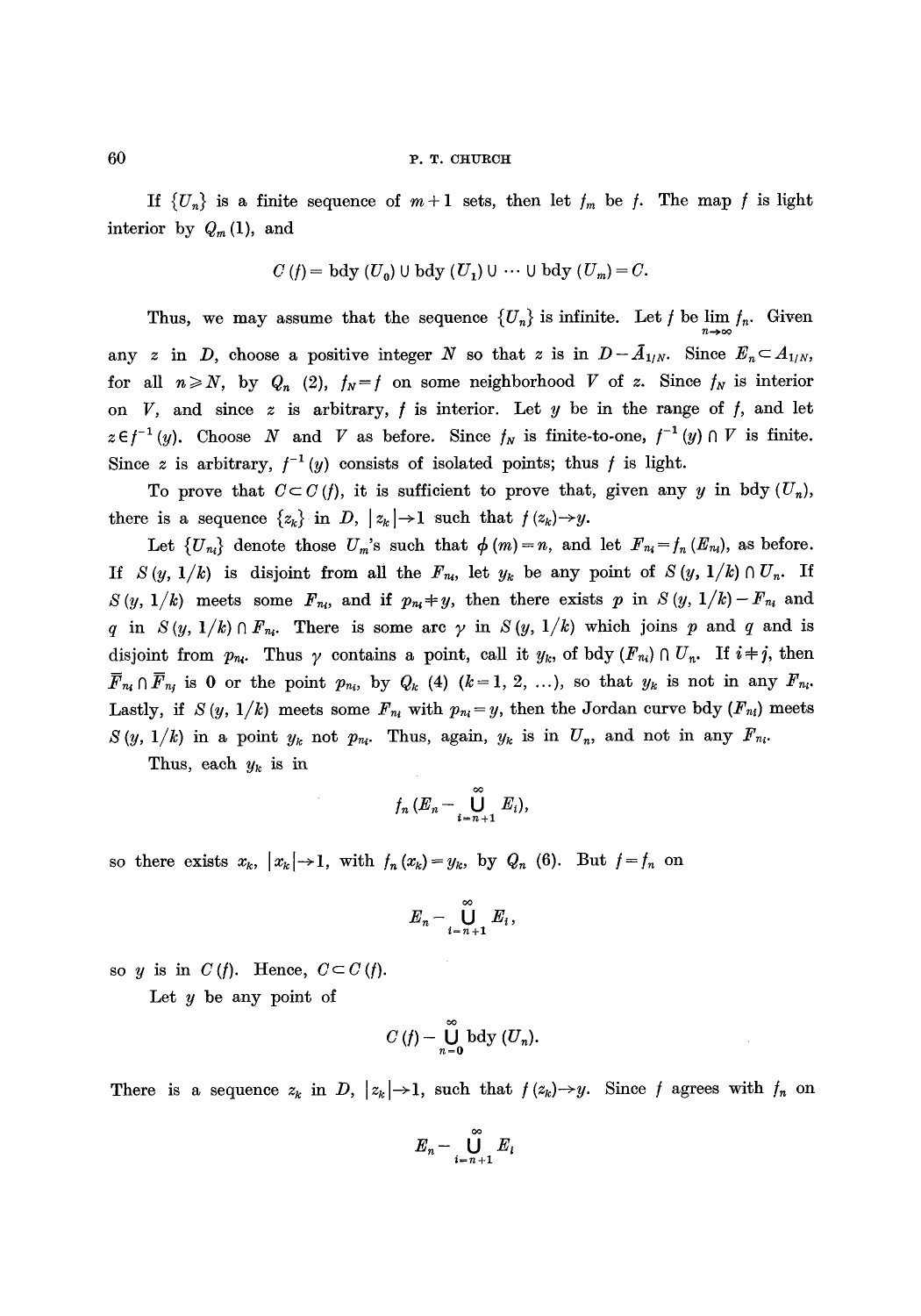$$
f(E_n - \bigcup_{i=n+1}^{\infty} E_i) \subset U_n
$$

 $(n = 0, 1, \ldots)$ ,  $y \in \limsup U_n$ . By condition (3) of Property P,  $C(f) \subset C$ ; hence,  $C(f) = C$ .

LEMMA 3.6. If a continuum C on the sphere S is the global cluster set  $C(f)$  of *a light interior map f of D into S, then there is a meromorphic function* **F** on D such *that*  $C(F)$  *is C. The range of*  $F$  *is the range of*  $f$ *.* 

*Proof.* In the special cases where C is a single point p or is S, we use  $F(z) \equiv p$ or  $F(z) = \exp[(z-1)^{-3}]$ , respectively (see [13], p. 25). By the theorem of Stoilow ([14], p. 121),  $f = gh$ , where h is a homeomorphism, and g is meromorphic. The domain  $G$  of g is simply connected. If G is the plane, then either infinity is a removable singularity or a pole, and  $C(f)$  is a single point; or infinity is an essential singularity, and  $C(f)$  is S. Since we may assume that C is neither S nor a single point, there is a conformal map  $h'$  of  $D$  onto  $G$ . The desired map  $F$  is  $g h'$ .

Theorem 3.1 is an immediate consequence of Proposition 3.5 and Lemma 3.6.

COROLLARY 3.7. If a continuum C on S possesses Property P, with no  $U_n$  con*taining infinity, then C is the global cluster set of an analytic map.* 

*Remarks.* A slightly weaker sufficient condition results if (1) and (3) of Property  $P$  are replaced by:  $C$  is the closure of

 $[\bigcup \mathrm{bdy}(U_n)]$  U  $[\limsup (U_n)]$ .

In a later paper the author will discuss two natural questions:

- (1) Is property  $P$  a necessary condition?
- (2) What is a necessary and sufficient condition  $[2]$  for a continuum  $C$  on  $S$  to be the image of bdy  $(D)$ , under a function f meromorphic on D and continuous on  $\bar{D}$ ?

#### **References**

- [1]. C. CARATHEODORY, Über die Begrenzung einfach zusammenhängender Gebiete. Math. *Ann.,* 73 (1913), 323-370.
- [2]. P.T. CHUrCh, Boundary images of meromorphic functions. *Notices Amer. Math. Soc.,*  5 (1958), 603 (Abstract 549-18).